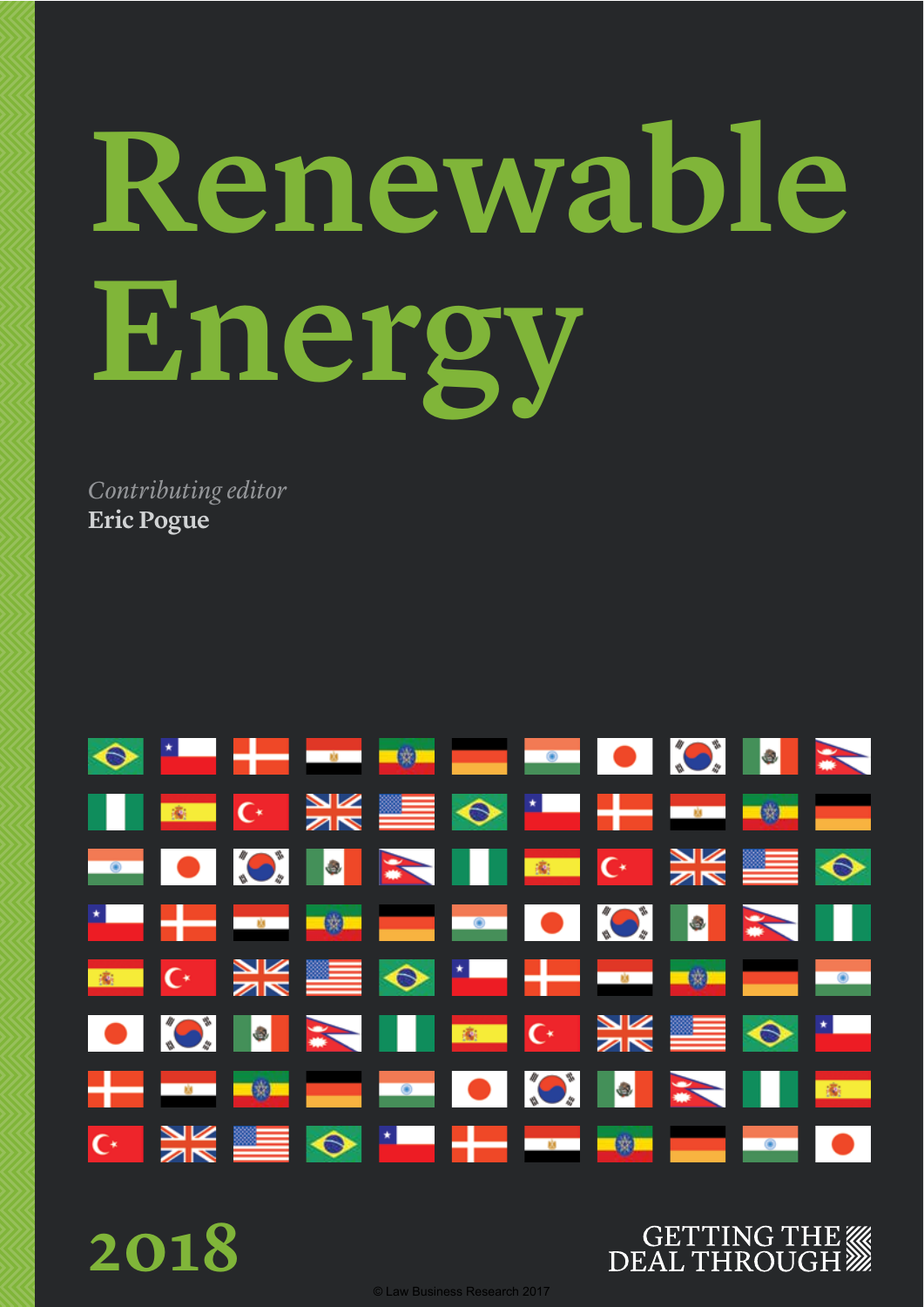# GETTING THE WE DEAL THROUGH

## **Renewable Energy 2018**

*Contributing editor* **Eric Pogue Hunton & Williams**

Publisher Gideon Roberton gideon.roberton@lbresearch.com

Subscriptions Sophie Pallier subscriptions@gettingthedealthrough.com

Senior business development managers Alan Lee alan.lee@gettingthedealthrough.com

Adam Sargent adam.sargent@gettingthedealthrough.com

Dan White dan.white@gettingthedealthrough.com



Published by Law Business Research Ltd 87 Lancaster Road London, W11 1QQ, UK Tel: +44 20 3708 4199 Fax: +44 20 7229 6910

© Law Business Research Ltd 2017 No photocopying without a CLA licence. First published 2017 First edition ISSN 2515-3773

The information provided in this publication is general and may not apply in a specifc situation. Legal advice should always be sought before taking any legal action based on the information provided. This information is not intended to create, nor does receipt of it constitute, a lawyer–client relationship. The publishers and authors accept no responsibility for any acts or omissions contained herein. The information provided was verifed between July and August 2017. Be advised that this is a developing area.

Printed and distributed by Encompass Print Solutions Tel: 0844 2480 112



© Law Business Research 2017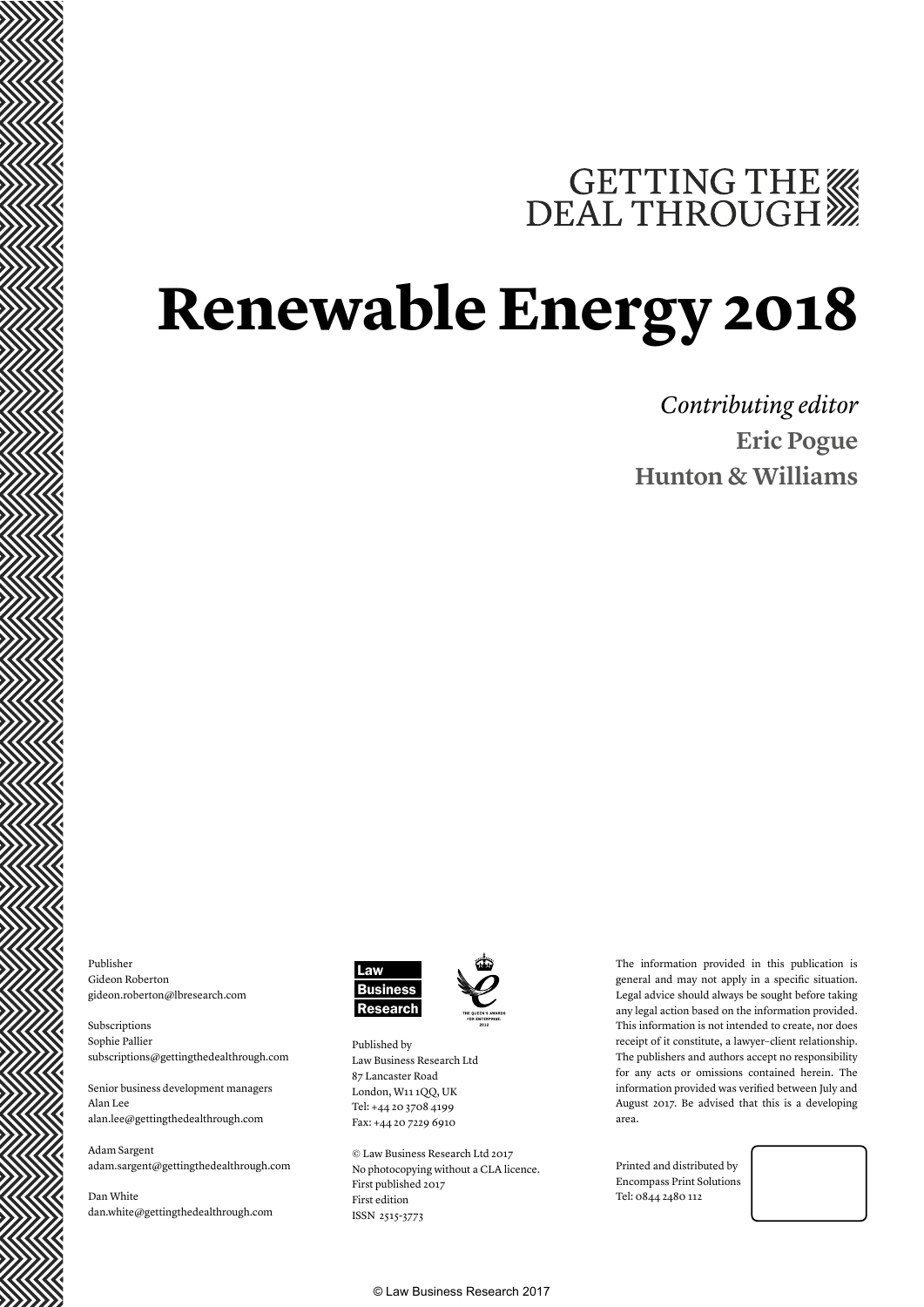#### **CONTENTS**

| <b>Global overview</b>                                                                                                                                      | 5  | Korea                                                                                   | 43 |
|-------------------------------------------------------------------------------------------------------------------------------------------------------------|----|-----------------------------------------------------------------------------------------|----|
| Eric Pogue<br>Hunton & Williams                                                                                                                             |    | Hoon Lee, Hera Kim and Pan-Soo Kim<br>Jipyong                                           |    |
| Brazil                                                                                                                                                      | 7  | Mexico                                                                                  | 49 |
| Fabiano Ricardo Luz de Brito, Bruno Werneck, Pablo Sorj,<br>Giovani Loss and Ana Carolina Calil<br>Mattos Filho, Veiga Filho, Marrey Jr e Quiroga Advogados |    | Rogelio López-Velarde, Amanda Valdez and Daniela Monroy<br>Dentons López Velarde, SC    |    |
|                                                                                                                                                             |    | <b>Nepal</b>                                                                            | 54 |
| Chile                                                                                                                                                       | 12 | <b>Mahesh Kumar Thapa</b>                                                               |    |
| Felipe Bahamondez Prieto, Paulina Farías Castro and                                                                                                         |    | Sinha Verma Law Concern                                                                 |    |
| Diego Peña Diez<br><b>BAZ</b>  DLA Piper                                                                                                                    |    | <b>Ryan T Ketchum</b><br>Hunton & Williams                                              |    |
| <b>Denmark</b>                                                                                                                                              | 17 | Nigeria                                                                                 | 57 |
| Jens Blomgren-Hansen and Emilie Vingtoft Rye-Andersen<br>Kromann Reumert                                                                                    |    | Ike C Ibeku, Ifeyinwa Ufondu and Felix Obetta<br>Benchmac & Ince                        |    |
| Egypt                                                                                                                                                       | 22 |                                                                                         |    |
| Donia El-Mazghouny<br>Shahid Law Firm                                                                                                                       |    | Spain<br><b>Gonzalo Olivera and Alberto Artés</b><br>King & Wood Mallesons              | 63 |
| <b>Ethiopia</b>                                                                                                                                             | 26 | Turkey                                                                                  | 69 |
| Mahlet Kassa Woldesenbet<br>Lidet Abebe Tizazu Law Office<br><b>Ryan T Ketchum</b>                                                                          |    | Mehmet Feridun İzgi<br>Fırat İzgi Avukatlık Ortaklığı / Fırat İzgi Attorney Partnership |    |
| Hunton & Williams                                                                                                                                           |    | <b>United Kingdom</b>                                                                   | 77 |
|                                                                                                                                                             |    | John Dewar and Seyda Duman                                                              |    |
| Germany                                                                                                                                                     | 29 | Milbank, Tweed, Hadley & McCloy LLP                                                     |    |
| <b>Stephan Gerstner</b><br>Redeker Sellner Dahs                                                                                                             |    | <b>United States</b>                                                                    | 83 |
|                                                                                                                                                             |    | Mike Klaus, Jeff Schroeder, Eric Pogue and Laura Jones                                  |    |
| India<br>Dibyanshu, Prateek Bhandari and Shikha Rastogi<br>Khaitan & Co                                                                                     | 33 | Hunton & Williams LLP                                                                   |    |
| Japan                                                                                                                                                       | 38 |                                                                                         |    |
| Norio Maeda, Amane Kawamoto, Yasuo Asami, Daiki Akashika<br>and Kentaro Moriya<br>Nishimura & Asahi                                                         |    |                                                                                         |    |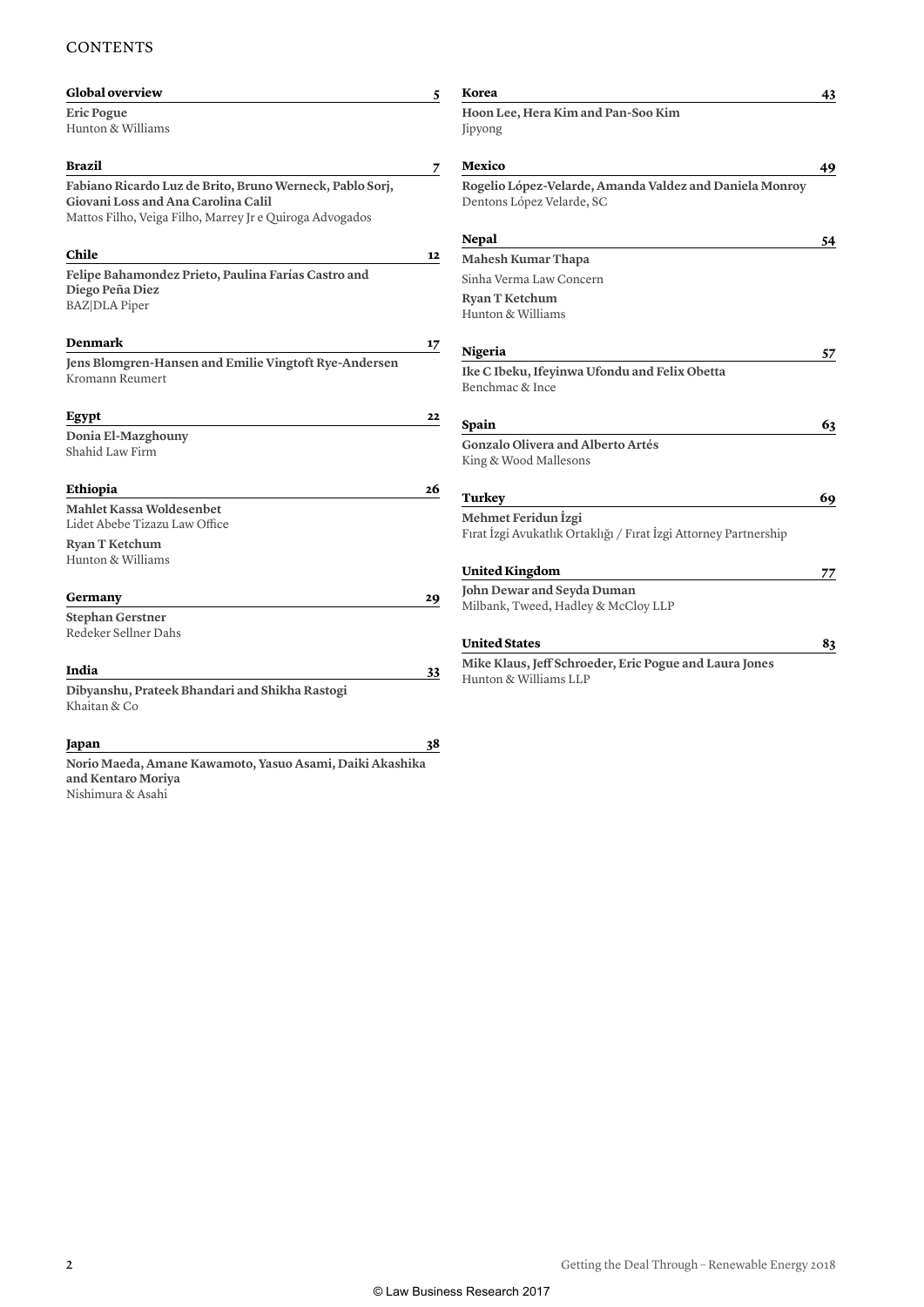# **Nepal**

**Mahesh Kumar Thapa Sinha Verma Law Concern Ryan T Ketchum Hunton & Williams**

#### **Market framework**

#### **1 Who are the principal government participants in the electricity sector? What roles do they perform in relation to renewable energy?**

The Ministry of Energy (the MoE) is responsible for establishing and implementing policies related to the development of Nepal's energy resources, the regulation of the energy sector, and the conservation and use of energy. The Department of the Electricity Authority (the DoED) is a division within the Ministry of Energy that issues the licences and approvals that are required in connection with the generation, transmission and distribution of electricity in Nepal. Note, however, that the Investment Board of Nepal has jurisdiction over the issuance of licences and approvals in relation to hydroelectric projects with a capacity in excess of 500MW.

The rates paid by end users are established by the Electricity Tarif Fixation Committee (the ETFC), which is a an independent regulatory body established by statute.

The National Electricity Authority (the NEA) is a vertically integrated utility that generates, transmits, distributes and supplies electricity. It owns and operates the national transmission system and the distribution systems that are connected to and supplied by the transmission system. Private sector participants also generate electricity, which they sell to the NEA under power purchase agreements.

Two pension funds – the Employees Provident Fund and the Civil Investment Fund – are active in funding the development of power projects through their debt and equity investments.

#### **2 Who are the principal private participants in the electricity sector? What roles do they serve in relation to renewable energy?**

The principal private sector participants are independent power projects (IPPs), the developers that develop them, and the banks and other lenders that provide construction loans to fund the development and construction of IPPs.

Several cooperatives organised by communities that are not served by the NEA have been formed to develop, operate and maintain micro-hydro projects and microgrids that have been funded by various development grants.

In terms of lenders, Nepalese banks and fnancial institutions have made a considerable number of loans to hydropower projects. Nepal Rastra Bank (NRB), which is the central bank of Nepal, has issued directives requiring all banks and fnancial institutions that operate in Nepal to lend a designated percentage of their newly originated loans to hydropower projects in Nepal. These obligations are enforced with penalties levied on fnancial institutions that fail to comply with these directives.

#### **3 Is there any legal definition of what constitutes 'renewable energy' or 'clean power' (or their equivalents) in your jurisdiction?**

In terms of lenders, Nepalese banks and fnancial institutions have made a considerable number of loans to hydropower projects. The NRB has issued directives requiring all banks and fnancial institutions that operate in Nepal to lend a designated percentage of their newly originated loans to hydropower projects in Nepal. These obligations

are enforced with penalties levied on fnancial institutions that fail to comply with these directives.

Hydro, solar and wind power are considered to be renewable or clean energy. However, there is no specifc legal defnition for renewable energy.

#### **4 What is the legal and regulatory framework applicable to developing, financing, operating and selling power and 'environmental attributes' from renewable energy projects?**

The MoE issues survey licences, which grant the holder thereof the exclusive right to conduct feasibility studies and environmental impact assessments for renewable energy projects in a designated licence area. Survey licences may have a term of one year or two years depending on the size of the project. They may be extended for a maximum term of up to fve years at the discretion of the MoE.

The MoE also issues generation licences, which grant a concession to the holder thereof to construct, operate and maintain a generation facility on a build, own, operate, transfer model. Generation licences may have a term of up to 30 years.

If the construction of a transmission line to connect a generation facility to the NEA's transmission system is necessary, then the project company will need to apply for and obtain a transmission licence. Licences for these types of connecting transmission lines are co-terminus with the corresponding generation licence.

A concession agreement can be signed with the government if required by the developers or international lenders. Locally sourced fnancing does not require a concession agreement, but local debt markets do not have the depth to provide the quantity of fnancing or the tenors that are required to fnance large IPPs.

Upon completion of the concession period, the project will be transferred to the government at no additional cost to the government. In most cases, however, the power purchase agreements entered into by the NEA have a term of only 25 years from and after the commercial operations date. No private project has completed the initial period of 25 years.

#### **5 Can environmental attributes be stripped and sold separately?**

There is no market in Nepal for the sale of environmental attributes.

#### **6 Does the government offer incentives to promote the development of renewable energy projects? In addition, has the government established policies that also promote renewable energy?**

The government has offered income tax exemptions (tax holiday) for a period of 10 years from and after the commercial operations date and a 50 per cent exemption thereafter for fve years, provided that a developer achieves commercial operations on or before 12 April 2024. The government has also offered a VAT refund of 5 million Nepalese rupees per megawatt for those who achieve commercial operations by that date.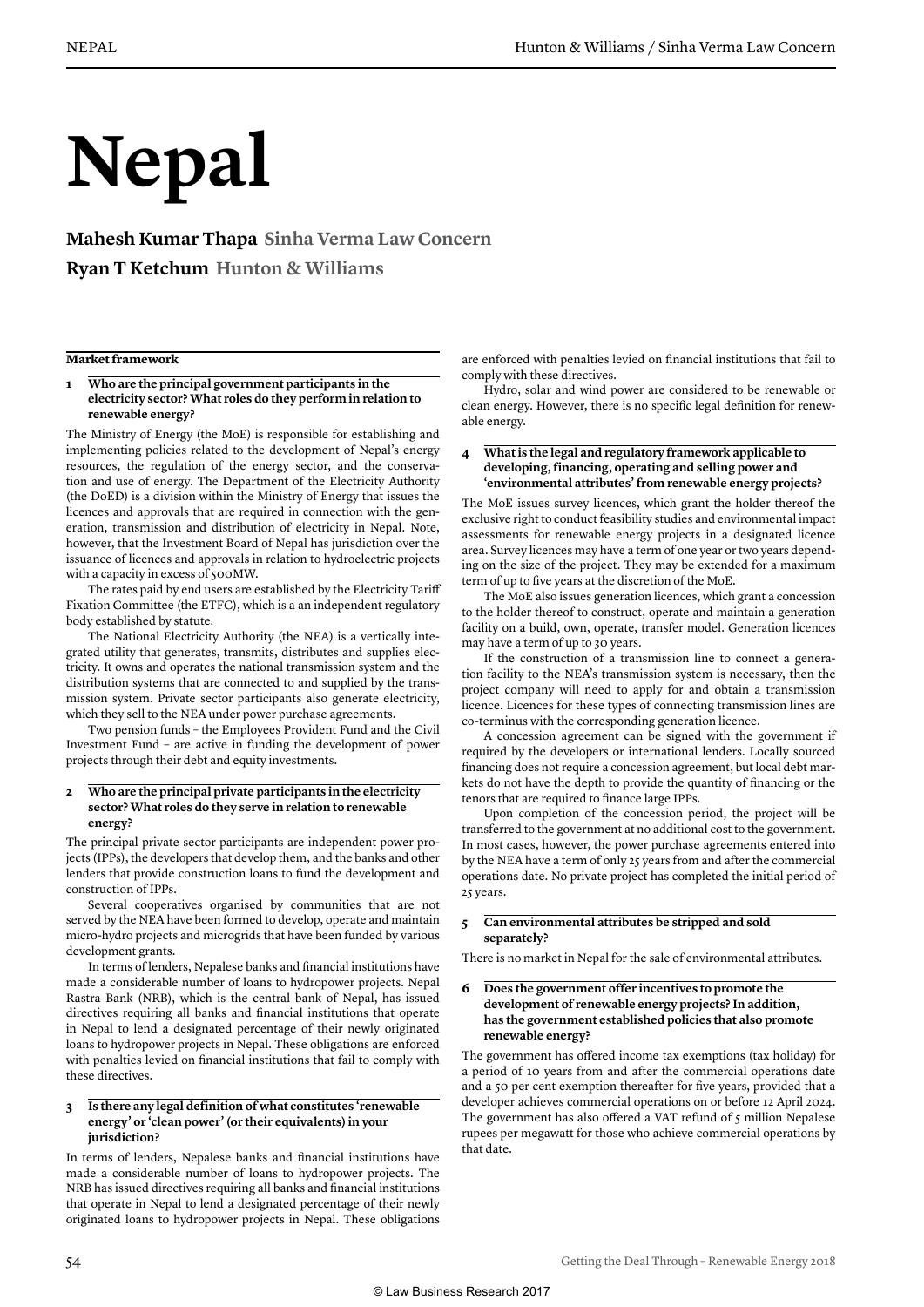#### **7 Are renewable energy policies and incentives generally established at the national level, or are they established by states or other political subdivisions?**

All energy policies, including those that relate to renewable energy, are established at the national level.

#### **8 What mechanisms are available to facilitate the purchase of renewable power by private companies?**

There is no legal impediment to the development of on-site generation projects other than obtaining a generation licence and building and similar permits.

#### **9 Describe any notable pending or anticipated legislative proposals regarding renewable energy in your jurisdiction.**

An electricity bill that would replace the electricity act that is currently in force has been before Parliament for some time with little progress. The main objective of the bill is to establish clearer procedures for the licensing of generation projects.

#### **10 What are the biggest drivers of change in the renewable energy markets in your jurisdiction?**

The two biggest drivers of change are the continuing development of microgrids that are powered by micro-hydro projects or small-scale solar arrays, and the continuing extension of the NEA's transmission and distribution systems to areas that are now underserved.

#### **11 Describe the legal framework applicable to disputes between renewable power market participants, related to pricing or otherwise.**

The power purchase agreements the NEA enters into typically contain arbitration provisions. Nepal is a contracting party to both the New York Convention and the Washington Convention.

#### **Utility-scale renewable projects**

#### **12 Describe the primary types and sizes of existing and planned utility-scale renewable energy projects in your jurisdiction.**

Almost all the generation capacity in Nepal is available from hydroelectric projects. Most of these projects are run-of-river (RoR) projects with little or no capacity to store water in a reservoir. The government has, however, realised that there is tremendous potential for the development of large-scale hydroelectric projects with sizeable reservoirs that can be used to store water to reduce seasonal variations in the availability of generation capacity.

Although developers have shown an interest in developing wind and solar projects, they do not yet seem to be cost-competitive given the abundant hydro resources with which Nepal is blessed. We expect the continuing fall in the price of photovoltaic solar to result in rapid change.

#### **13 What types of issues restrain the development of utility-scale renewable energy projects?**

The biggest challenges for renewable energy projects in Nepal are:

- the lack of transmission infrastructure and the inability of the NEA to fund the development of the transmission lines that are necessary to connect new projects; and
- the lack of depth in local lending markets combined with the unwillingness of the NEA to enter into power purchase agreements with tarifs denominated in hard currencies and the swift and uneven depreciation of the Nepalese rupee against hard currencies.

The government has attempted to address currency-related issued by encouraging the NEA to pay for electricity in hard currency for the frst 10 years from and after the date on which a project achieves commercial operations. The implementation of this policy would, however, efectively limit the tenor of loans denominated in foreign currencies to 10 years. As a result of this and other challenges, this policy has not yet resulted in the development of a project benefting from a power purchase agreement with a tarif denominated in a foreign currency.

#### **Hydropower**

#### **14 Describe the primary types of hydropower projects that are prevalent.**

Most hydropower projects that are currently in operation are RoR projects. A few of them of them do have storage reservoirs. Earlier all power projects were owned by the NEA. However, in recent years, a considerable number of private developers are also engaged in developing small hydropower projects. The projects owned by the NEA are wholly owned by the NEA. However, in the private projects, 30 per cent of the shares in the project company are foated to the general public, including project-afected people and employees of the developer.

#### **15 What legal considerations are relevant for hydroelectric generation in your jurisdiction?**

Approvals and clearances are the big challenges for developers. Approvals from multiple government authorities are required to complete feasibility studies and environmental impact assessments and begin construction. A lack of coordination between the authorities has been identifed by developers as a constraint on the development of projects.

#### **Distributed generation**

#### **16 Describe the prevalence of on-site, distributed generation projects.**

Net metering is not practised in Nepal. The NEA has a programme in place to buy excess power from sugar plantations, but this programme has not been put into practice.

**17 Describe the primary types of distributed generation projects that are common in your jurisdiction.**

Not applicable.

- **18 Have any legislative or regulatory efforts been undertaken to promote the development of microgrids? What are the most significant legal obstacles to the development of microgrids?**
- Unfortunately, no incentives have been made available to date.
- **19 What additional legal considerations are relevant for distributed generation?**

None.

#### **Energy storage**

**20 What storage technologies are used and what legal framework is generally applicable to them?**

There are no energy storage projects in Nepal.

**21 Are there any significant hurdles to the development of energy storage projects?**

The legal framework that would be necessary to support these types of projects has not been developed.

#### **Foreign investment**

**22 May foreign investors invest in renewable energy projects? Are there restrictions on foreign ownership relevant to renewable energy projects?**

Yes, foreign investors can invest in renewable energy projects in Nepal and investments in renewable energy projects by foreign investors has increased signifcantly in recent years. There is no restriction on foreign investment in renewable energy projects.

#### **23 What restrictions are in place with respect to the import of foreign manufactured equipment?**

No specifc restrictions are in place.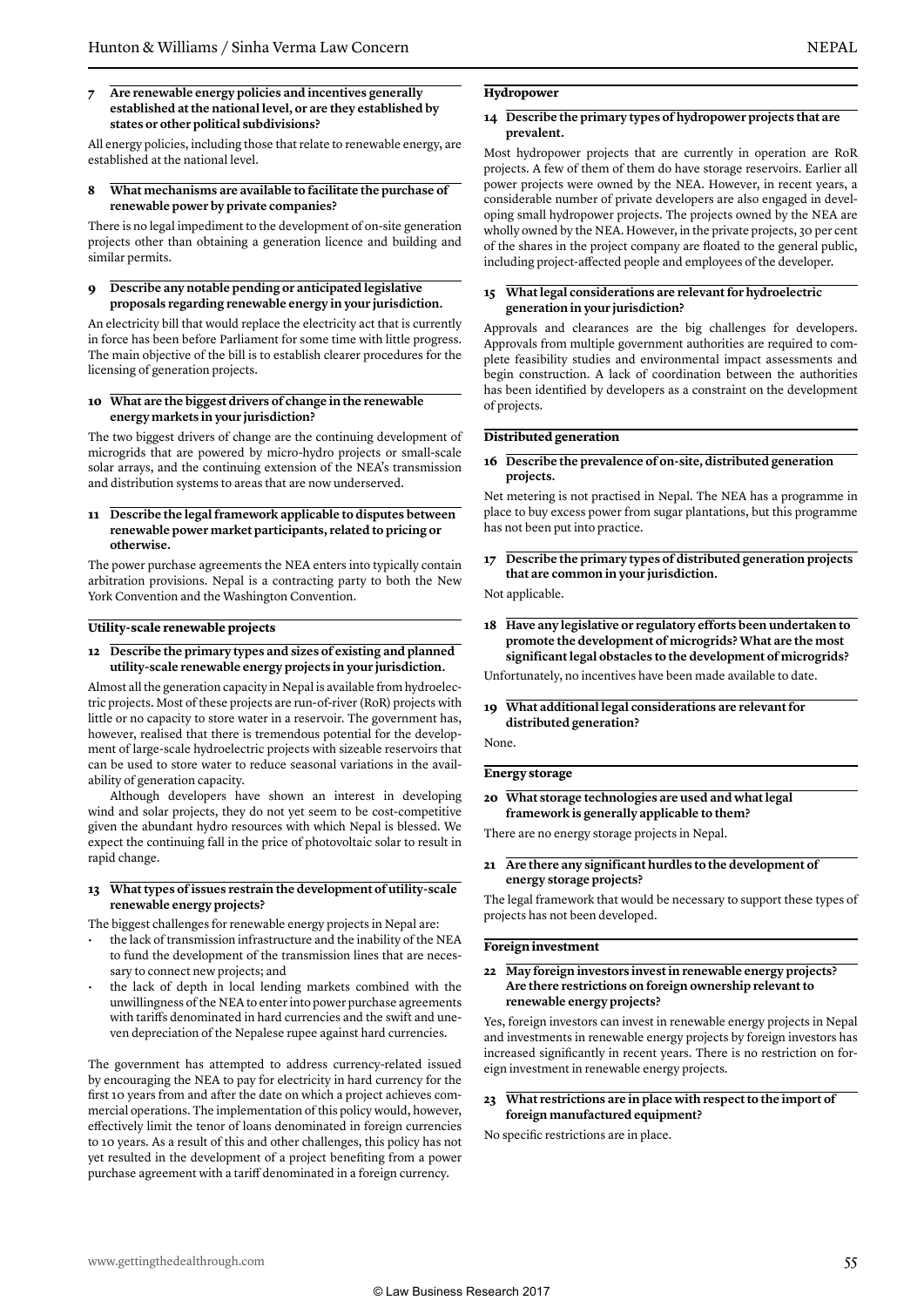#### **Projects**

**24 What government authorisations must investors or owners obtain prior to constructing or directly or indirectly transferring or acquiring a renewable energy project?**

Project licences (survey licence for generation of power, survey licence for transmission of power), generation licences or construction licences for the transmission of power are the main authorisations required for investors.

**25 What type of offtake arrangements are available and typically used for utility-scale renewables projects?**

The NEA is currently the only utility-scale oftaker in Nepal.

**26 How are long-term power purchase agreements procured by the offtakers in your jurisdiction? Are they the subject of feed-in tariffs, the subject of multi-project competitive tenders, or are they typically developed through the submission of unsolicited tenders?**

The tarif that is payable by the NEA under power purchase agreements is established as a feed-in tarif for all projects with a capacity of less than 100MW. For projects over 100MW, the NEA procures power purchase agreements through direct negotiations.

**27 What government authorisations are required to operate a renewable energy project and sell electricity from renewable energy projects?**

The aforementioned licences are all that is required.

**28 Are there legal requirements for the decommissioning of renewable energy projects? Must these requirements be funded by a sinking fund or through other credit enhancements during the operational phase of a renewable energy project?**

There is no provision for the decommissioning of projects. This is an outgrowth of the extremely long expected lifetime for hydroelectric projects.

**Transaction structures**

**29 What are the primary structures for financing the construction of renewable energy projects in your jurisdiction?**

Bank loans.

**30 What are the primary structures for financing operating renewable energy projects in your jurisdiction?**

Bank loans.

30 St Mary Axe London EC3A 8EP United Kingdom

#### **Ryan T Ketchum rketchum@hunton.com**

Tel: +44 20 7220 5700 Fax: +44 20 7220 5772 www.hunton.com

### **Sinha Verma Law Concern**

#### **Mahesh Kumar Thapa mahesh@svlclaw.com**

63 Gaurav Marg Maitighar Babarmahal Kathmandu Nepal

Tel: +977 1 4222107 / +977 9851039139 Fax: +977 1 225194 www.svlclaw.com